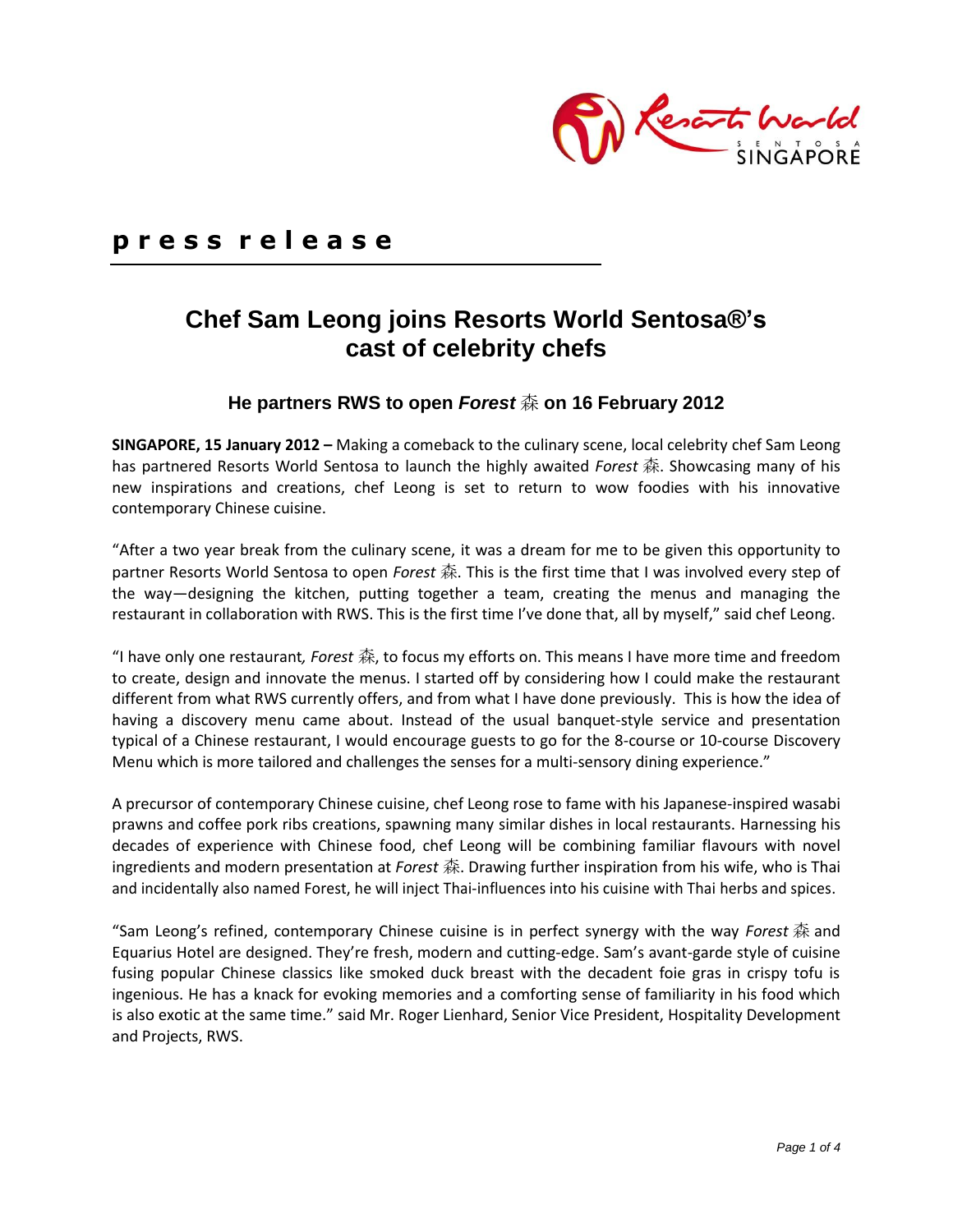"Sam Leong is a great addition and complement to our line-up of celebrity chefs and I believe *Forest* 森 will be the next hottest dining venue in town. Sam will be at the restaurant every other night to mingle and interact with guests, so you can see the chef in action."

Nestled amidst lush green foliage, *Forest* 森 blends seamlessly with its surroundings. The brainchild of Australian-based Diana Simpson Design firm, the interior of *Forest* 森 is inspired by the rainforest trees that form the landscape of Singapore. Kitted out in colours derived from Mother Nature, the main centerpiece is the canopy of intertwined branches and leaves supported by four magnificent 'tree columns' made of light-coloured wood. The use of other materials like mother of pearl for the entrance doors, grainy marble for the counter and an entire cross-sectional block of tree roots to support the chef's glass table play up the intricate design of the restaurant.

Almost unheard of, *Forest* 森 boasts of an open-concept Chinese-style kitchen with not a single glass panel to segregate the usually noisy kitchen typical of a Chinese restaurant from the main dining room. Guests can watch the chefs prepare their food or sit at the counters to get even closer to the action. Another of chef Leong's pride and joy is the dedicated chef's table with a built-in show kitchen for him and his wife to conduct intimate culinary masterclasses.

*Forest* 森 is open daily for dinner from 6pm-10.30pm and seats 176 guests (indoor and alfresco). Dishes from the A La Carte menu start from \$15. The 8-course Discovery menu is \$180++ and 10-course Discovery menu is \$250++.

Enquiries and reservations can be made at +65 6577 7788 or [reservations@rwsentosa.com](mailto:reservations@rwsentosa.com)

#### **About Resorts World Sentosa**

Resorts World Sentosa (RWS), Singapore's first integrated resort is located on the resort island of Sentosa. Spanning 49 hectares, the resort has welcomed over 15 million visitors in 2010 since it opened in January of that year. RWS is home to the region's first-and-only Universal Studios theme park, a Maritime Experiential Museum and Aquarium, a casino, luxurious accommodation in six unique hotels, the Resorts World Convention Centre, celebrity chef restaurants, Malaysian Food Street as well as specialty retail outlets. The resort also offers entertainment ranging from its resident theatrical circus spectacular - Voyage de la Vie, to public attractions such as the Crane Dance and the Lake of Dreams. Still to come are a destination spa and the world's largest oceanarium, the Marine Life Park. RWS is wholly owned by Genting Singapore, a company of the Genting Group. For more information, please visit [www.rwsentosa.com.](http://www.rwsentosa.com/)

#### **MEDIA CONTACTS:**

#### **Resorts World® Sentosa**

Tania Heng Tel: + 65 6577 9762 Cell: +65 9138 1434 [tania.heng@rwsentosa.com](mailto:tania.heng@rwsentosa.com)

#### **Weber Shandwick Singapore (for Resorts World® Sentosa)**

Khushil Vaswani / FangTing Zheng Tel: +65 6825 8032 / +65 6825 8031 Cell: +65 9127 7024/ +65 9696 9323 [kvaswani@webershandwick.com/](mailto:kvaswani@webershandwick.com/) [fzheng@webershandwick.com](mailto:fzheng@webershandwick.com)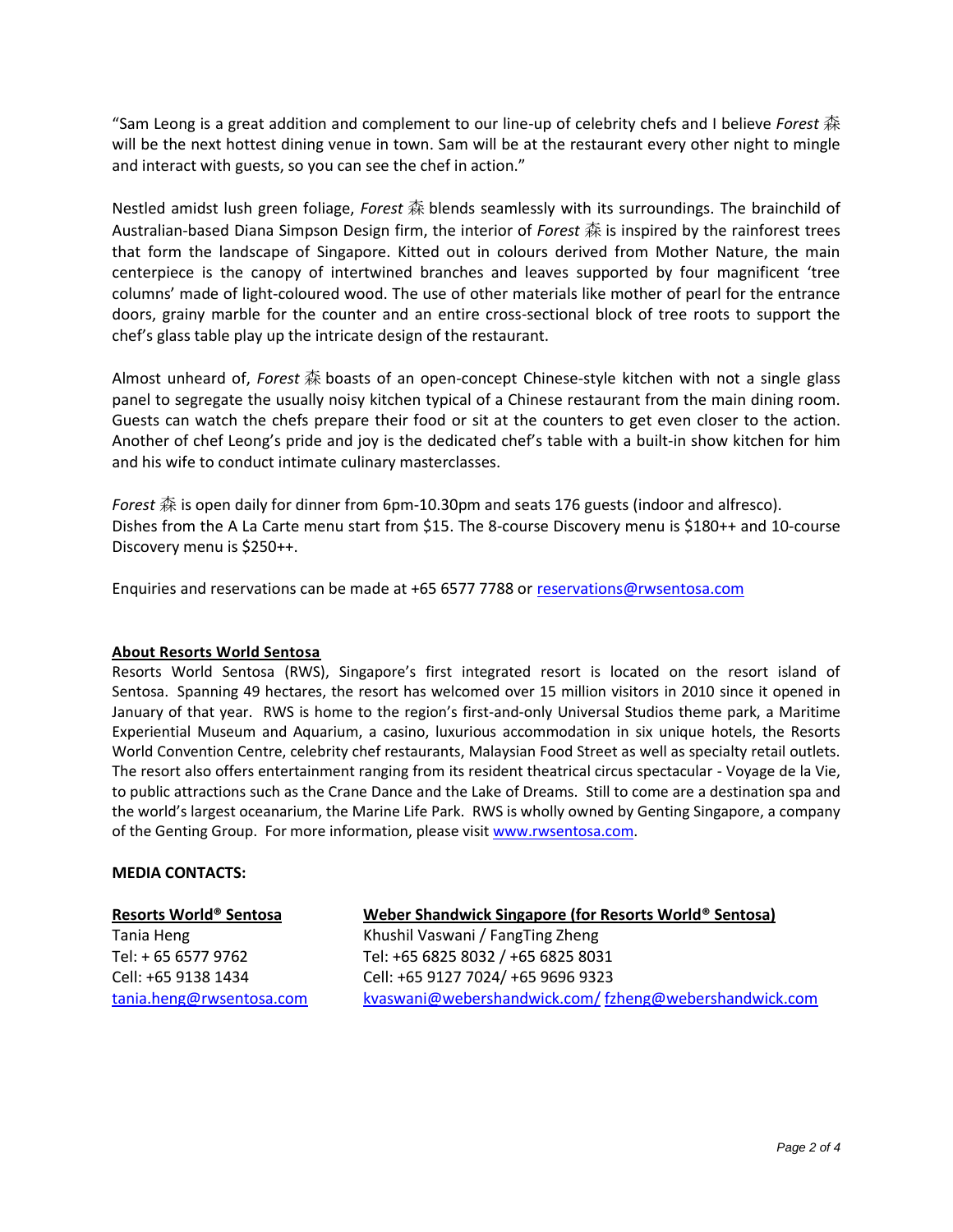#### **Notes to Editor:**

- 1. Please use the following photo captions for visuals.
- 2. High resolution images can be downloaded from link: [ftp://wswresorts:wswresorts@omaedcftp001.interpublic.com](ftp://wswresorts:wswresorts@omaedcftp001.interpublic.com/) *Username: wswresorts Password: wswresorts*
- *3.* All images are to be attributed to:

*Resorts World Sentosa elements and all related indicia TM & © 2010 Resorts World at Sentosa Pte. Ltd. All Rights Reserved.*